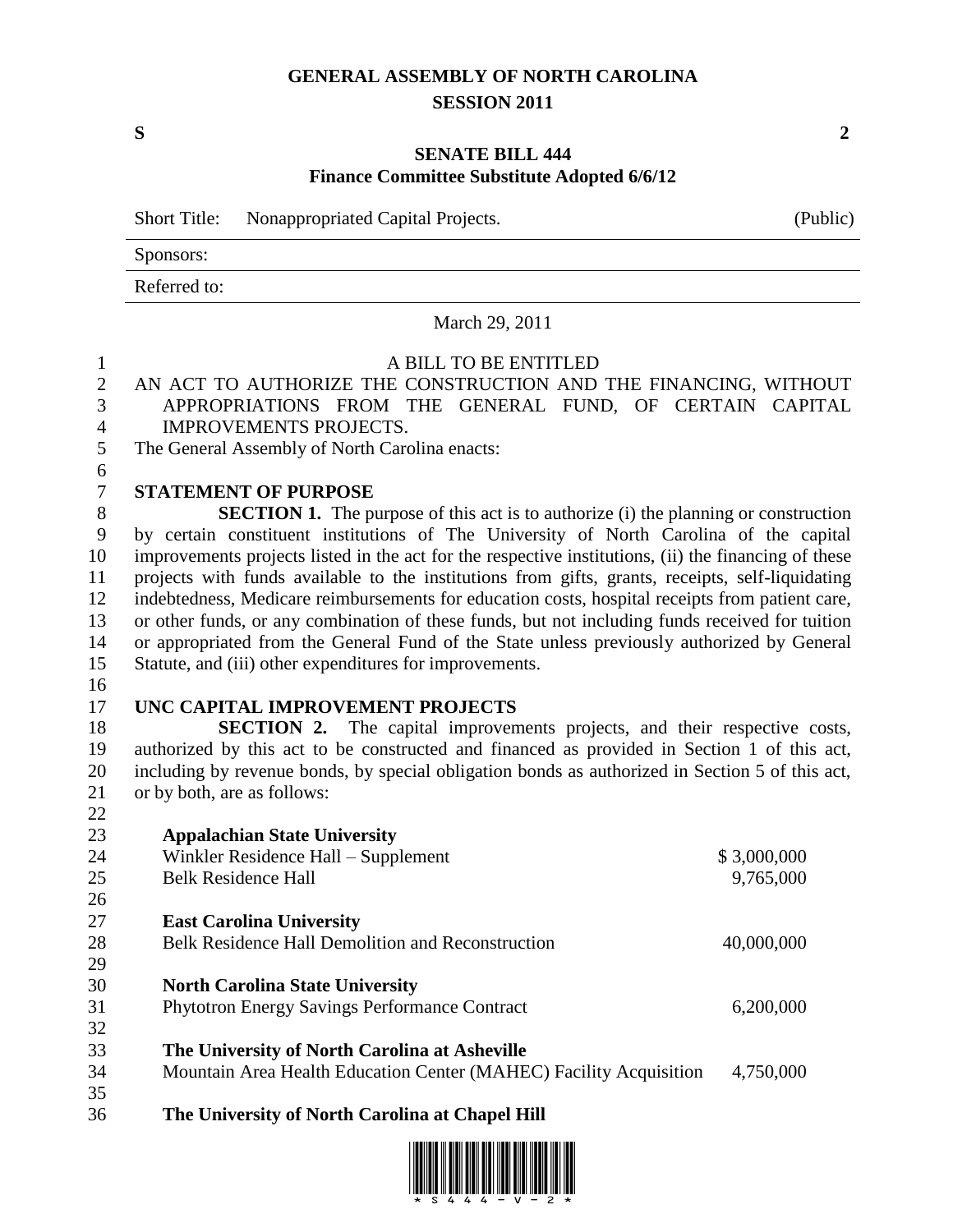|                                                                                                                                                                                                        | <b>General Assembly Of North Carolina</b>                                                            | <b>Session 2011</b> |
|--------------------------------------------------------------------------------------------------------------------------------------------------------------------------------------------------------|------------------------------------------------------------------------------------------------------|---------------------|
|                                                                                                                                                                                                        | Chilled Water Infrastructure Improvements                                                            | 11,700,000          |
|                                                                                                                                                                                                        | Steam and Hot Water Infrastructure Improvements                                                      | 12,000,000          |
|                                                                                                                                                                                                        | Craige Parking Deck - Supplement                                                                     | 8,000,000           |
|                                                                                                                                                                                                        |                                                                                                      |                     |
|                                                                                                                                                                                                        | The University of North Carolina at Charlotte                                                        |                     |
|                                                                                                                                                                                                        | <b>Campus Infrastructure Development</b>                                                             | 49,500,000          |
|                                                                                                                                                                                                        | <b>Residence Hall Phase XII</b>                                                                      | 38,407,410          |
|                                                                                                                                                                                                        | Cedar/Hickory/Sycamore (Phase IV-A) Renovation                                                       | 10,000,000          |
|                                                                                                                                                                                                        | The University of North Carolina at Greensboro                                                       |                     |
|                                                                                                                                                                                                        | 1600 W. Lee Street Parking Lot Improvements                                                          | 3,432,000           |
|                                                                                                                                                                                                        | Reynolds and Grogan Residence Hall Renovation                                                        | 16,640,000          |
|                                                                                                                                                                                                        |                                                                                                      |                     |
|                                                                                                                                                                                                        | <b>Winston-Salem State University</b>                                                                |                     |
|                                                                                                                                                                                                        | Restore the Core - Phase I (Hill Hall)                                                               | 13,500,000          |
|                                                                                                                                                                                                        | New Student Housing Building 1 Acquisition                                                           | 14,500,000          |
|                                                                                                                                                                                                        | South Campus Acquisitions and Improvements                                                           | 7,500,000           |
|                                                                                                                                                                                                        | North Campus Acquisitions and Improvements                                                           | 7,000,000           |
|                                                                                                                                                                                                        |                                                                                                      |                     |
|                                                                                                                                                                                                        | The capital improvements projects, and their respective costs,<br><b>SECTION 3.</b>                  |                     |
|                                                                                                                                                                                                        |                                                                                                      |                     |
| authorized by this act to be planned and financed as provided in Section 1 of this act, including<br>by revenue bonds, by special obligation bonds as authorized in Section 5 of this act, or by both, |                                                                                                      |                     |
|                                                                                                                                                                                                        | are as follows:                                                                                      |                     |
|                                                                                                                                                                                                        |                                                                                                      |                     |
|                                                                                                                                                                                                        |                                                                                                      |                     |
|                                                                                                                                                                                                        | <b>North Carolina A&amp;T State University</b><br><b>New Student Center</b>                          | \$5,000,000         |
|                                                                                                                                                                                                        | Williams Dining Hall Kitchen Replacement                                                             | 500,000             |
|                                                                                                                                                                                                        |                                                                                                      |                     |
|                                                                                                                                                                                                        | <b>North Carolina Central University</b>                                                             |                     |
|                                                                                                                                                                                                        | New – Student Health Services Center – Phase 1                                                       | 700,000             |
|                                                                                                                                                                                                        |                                                                                                      |                     |
|                                                                                                                                                                                                        | The University of North Carolina at Chapel Hill                                                      |                     |
|                                                                                                                                                                                                        | Athletic Facilities Master Plan and Phase 1 Improvements                                             | 5,000,000           |
|                                                                                                                                                                                                        | Odum Village Replacement                                                                             | 5,000,000           |
|                                                                                                                                                                                                        |                                                                                                      |                     |
|                                                                                                                                                                                                        | <b>Winston-Salem State University</b>                                                                |                     |
|                                                                                                                                                                                                        | Restore the Core - Phase II (Hauser, Pegram, Physical Plant)                                         | 1,500,000           |
|                                                                                                                                                                                                        |                                                                                                      |                     |
|                                                                                                                                                                                                        | <b>SECTION 4.</b> At the request of the Board of Governors of The University of North                |                     |
|                                                                                                                                                                                                        | Carolina and upon determining that it is in the best interest of the State to do so, the Director of |                     |
|                                                                                                                                                                                                        | the Budget may authorize an increase or decrease in the cost of, or a change in the method of,       |                     |
|                                                                                                                                                                                                        | funding the projects authorized by this act. In determining whether to authorize a change in cost    |                     |
|                                                                                                                                                                                                        | or funding, the Director of the Budget may consult with the Joint Legislative Commission on          |                     |
|                                                                                                                                                                                                        | Governmental Operations.                                                                             |                     |
|                                                                                                                                                                                                        | <b>SECTION 5.</b> Pursuant to G.S. 116D-26, the Board of Governors may issue, subject                |                     |
|                                                                                                                                                                                                        |                                                                                                      |                     |
|                                                                                                                                                                                                        | to the approval of the Director of the Budget, at one time or from time to time, special             |                     |
|                                                                                                                                                                                                        | obligation bonds of the Board of Governors for the purpose of paying all or any part of the cost     |                     |
|                                                                                                                                                                                                        | of acquiring, constructing, or providing for the projects authorized by Section 2 and Section 3      |                     |
|                                                                                                                                                                                                        | of this act. The maximum principal amount of bonds to be issued shall not exceed the specified       |                     |
|                                                                                                                                                                                                        | project costs in Section 2 and Section 3 of this act plus five percent (5%) of such amount to pay    |                     |

issuance expenses, fund reserve funds, pay capitalized interest, and pay other related additional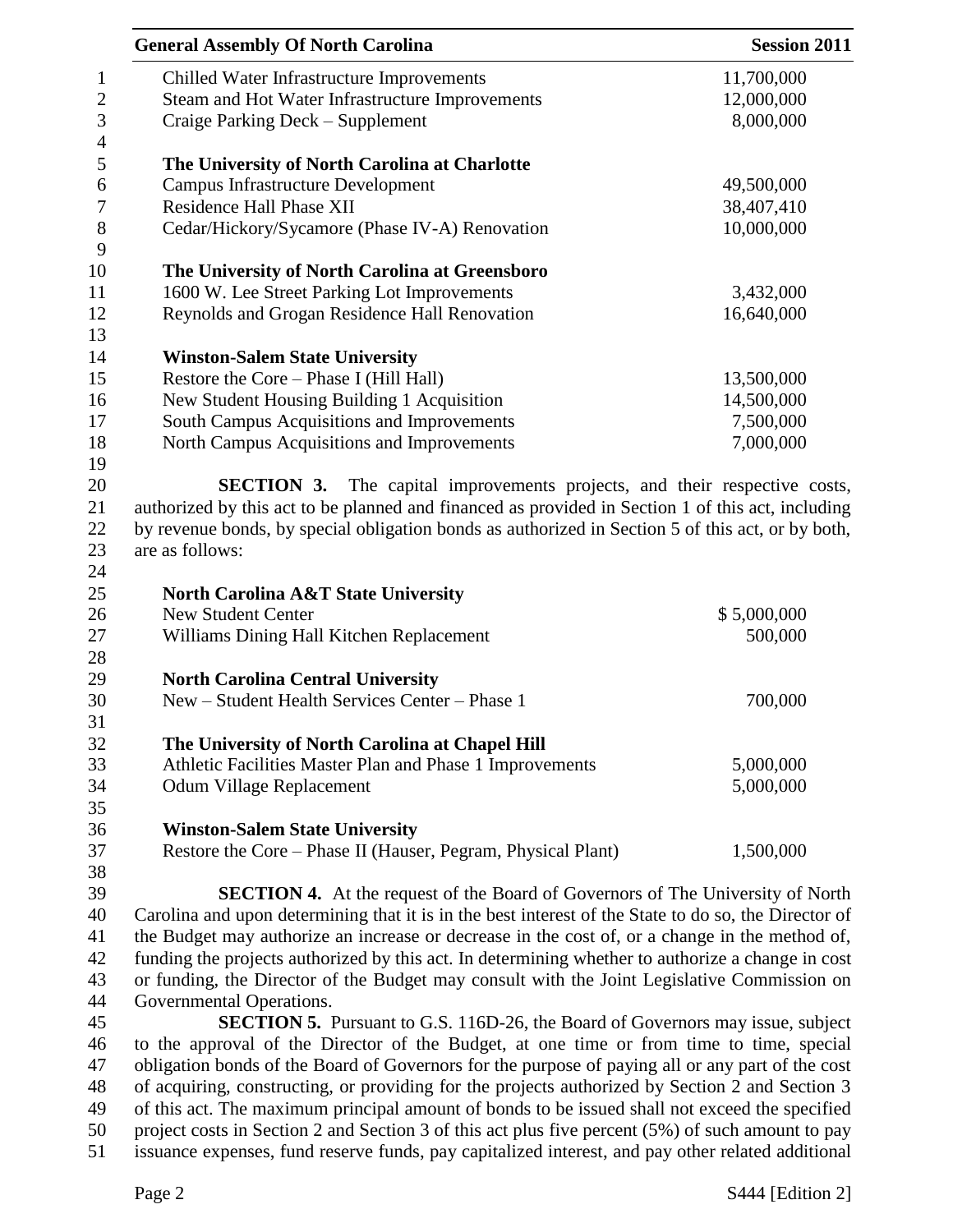#### **General Assembly Of North Carolina Session 2011**

 costs, plus any increase in the specific project costs authorized by the Director of the Budget pursuant to Section 4 of this act.

 **SECTION 6.** With respect to UNC-Chapel Hill's Chilled Water Infrastructure Improvements capital project, the institution may accomplish construction and financing notwithstanding the requirement in G.S. 116D-22(5) as to location at the institution and may accomplish the project either through (i) direct ownership of the project or (ii) an arrangement with Orange Water and Sewer Authority.

 **SECTION 7.** With respect to Winston-Salem State University's New Student Housing Building 1 Acquisition project, the institution may accomplish construction, acquisition, and financing through arrangements to, from, and with Winston-Salem State University Foundation, Inc., and Winston-Salem State University Housing Foundation, LLC.

 **SECTION 8.** With respect to Winston-Salem State University's South Campus Acquisitions and Improvements project, the institution may accomplish construction, acquisition, and financing notwithstanding the requirement in G.S. 116D-22(5) as to location at the institution and either through (i) direct ownership of the project or (ii) by participation in a long-term agreement with the City of Winston-Salem.

**SECTION 9.** G.S. 18B-1006(a) reads as rewritten:

 "(a) School and College Campuses. – No permit for the sale of malt beverages, unfortified wine, or fortified wine shall be issued to a business on the campus or property of a public school or college, other than at a regional facility as defined by G.S. 160A-480.2 operated by a facility authority under Part 4 of Article 20 of Chapter 160A of the General Statutes except for a public school or college function, unless that business is a hotel or a nonprofit alumni organization with a mixed beverages permit or a special occasion permit. This subsection shall not apply on property owned by a local board of education which was leased for 99 years or more to a nonprofit auditorium authority created prior to 1991 whose governing board is appointed by a city board of aldermen, a county board of commissioners, or a local school board. This subsection shall also not apply to the constituent institutions of The University of North Carolina with respect to the sale of beer and wine at (i) performing arts centers located on property owned or leased by the institutions if the seating capacity does not exceed 2,000 seats, or toseats; (ii) any golf courses owned or leased by the institutions and open to the public for use.use; or (iii) any stadiums that support a NASCAR-sanctioned one-fourth-mile asphalt flat oval short track, are owned or leased by the institutions, and limit the sale of malt beverages, unfortified wine, or fortified wine to events that are not sponsored or funded by the institutions."

## **NON-GENERAL FUND CAPITAL IMPROVEMENT AUTHORIZATIONS**

 **SECTION 10.** The General Assembly authorizes the following capital projects to be funded with receipts or from other non-General Fund sources available to the appropriate department:

| 40 | <b>Amount of Non-General Fund</b>                   |                                            |
|----|-----------------------------------------------------|--------------------------------------------|
| 41 | <b>Name of Project</b>                              | <b>Funding Authorized for FY 2012-2013</b> |
| 42 | Department of Public Safety                         |                                            |
| 43 | <b>Training Site Improvements</b>                   | \$620,000                                  |
| 44 | <b>Aviation Facilities Improvements</b>             | 600,000                                    |
| 45 | <b>Logistics Facilities Improvements</b>            | 310,000                                    |
| 46 | Career Tech. Ed. Ctr. - Stonewall Jackson Y.D.C.    | 163,332                                    |
| 47 | Storage Sheds – Statewide                           | 51,765                                     |
| 48 | <b>Readiness Centers Improvements</b>               | 40,000                                     |
| 49 | Track and Field Facility - Stonewall Jackson Y.D.C. | 161,046                                    |
| 50 |                                                     |                                            |

Department of Agriculture